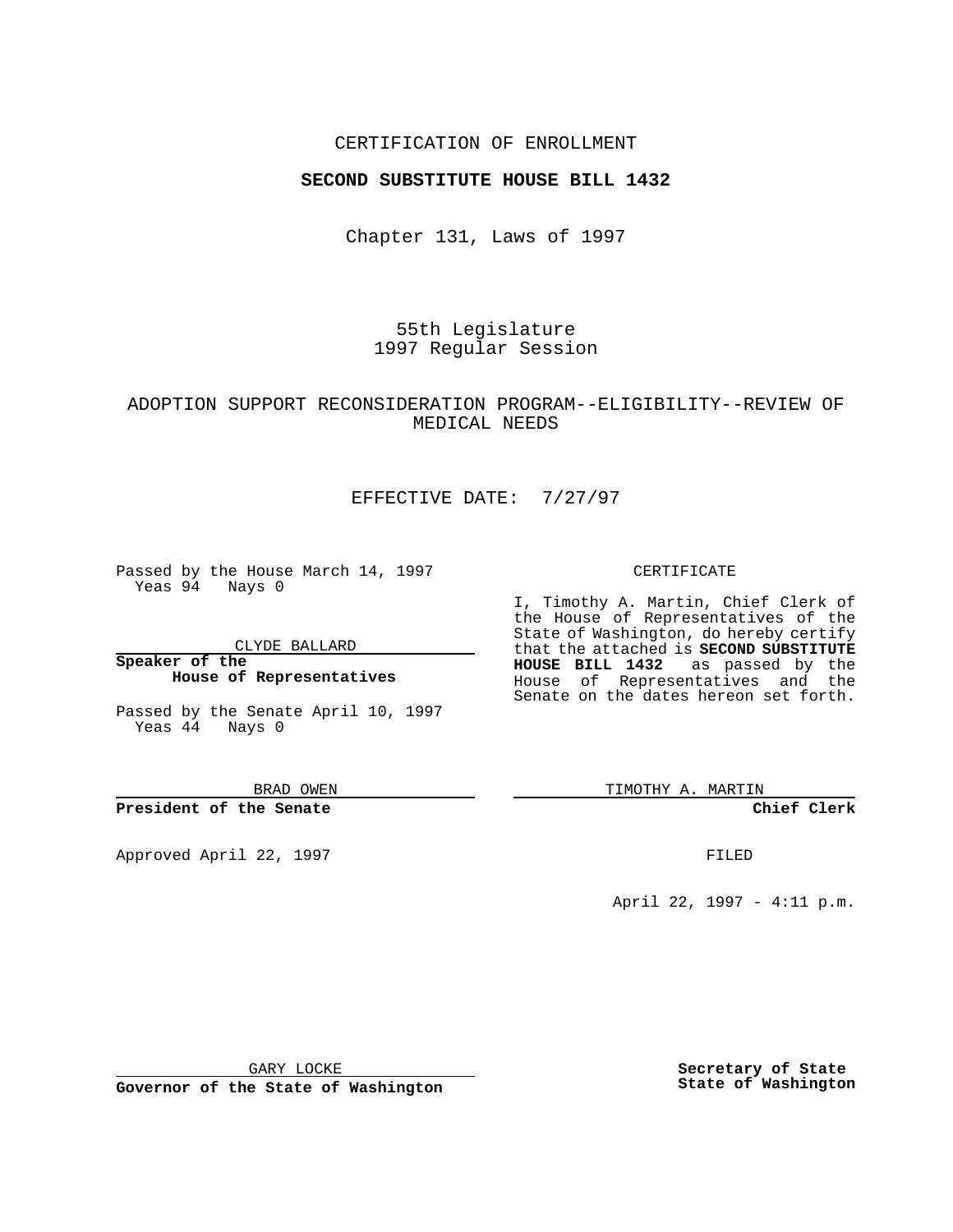# **SECOND SUBSTITUTE HOUSE BILL 1432** \_\_\_\_\_\_\_\_\_\_\_\_\_\_\_\_\_\_\_\_\_\_\_\_\_\_\_\_\_\_\_\_\_\_\_\_\_\_\_\_\_\_\_\_\_\_\_

\_\_\_\_\_\_\_\_\_\_\_\_\_\_\_\_\_\_\_\_\_\_\_\_\_\_\_\_\_\_\_\_\_\_\_\_\_\_\_\_\_\_\_\_\_\_\_

Passed Legislature - 1997 Regular Session

## **State of Washington 55th Legislature 1997 Regular Session**

**By** House Committee on Appropriations (originally sponsored by Representatives Cooke, Tokuda, Kastama and Dickerson; by request of Department of Social and Health Services)

Read first time 03/10/97.

1 AN ACT Relating to modification of the adoption support 2 reconsideration program; and amending RCW 74.13.150.

3 BE IT ENACTED BY THE LEGISLATURE OF THE STATE OF WASHINGTON:

4 **Sec. 1.** RCW 74.13.150 and 1990 c 285 s 5 are each amended to read 5 as follows:

 (1) The department of social and health services shall establish, within funds appropriated for the purpose, a reconsideration program to provide medical and counseling services through the adoption support program for children of families who apply for services after the adoption is final. Families requesting services through the program shall provide any information requested by the department for the purpose of processing the family's application for services.

13 (2) A child meeting the eligibility criteria for registration with 14 the program is one who:

15 (a) Was residing in a preadoptive placement funded by the 16 department or in foster care funded by the department immediately prior 17 to the adoptive placement;

18 (b) Had a physical or mental handicap or emotional disturbance that 19 existed and was documented prior to the adoption or was at high risk of